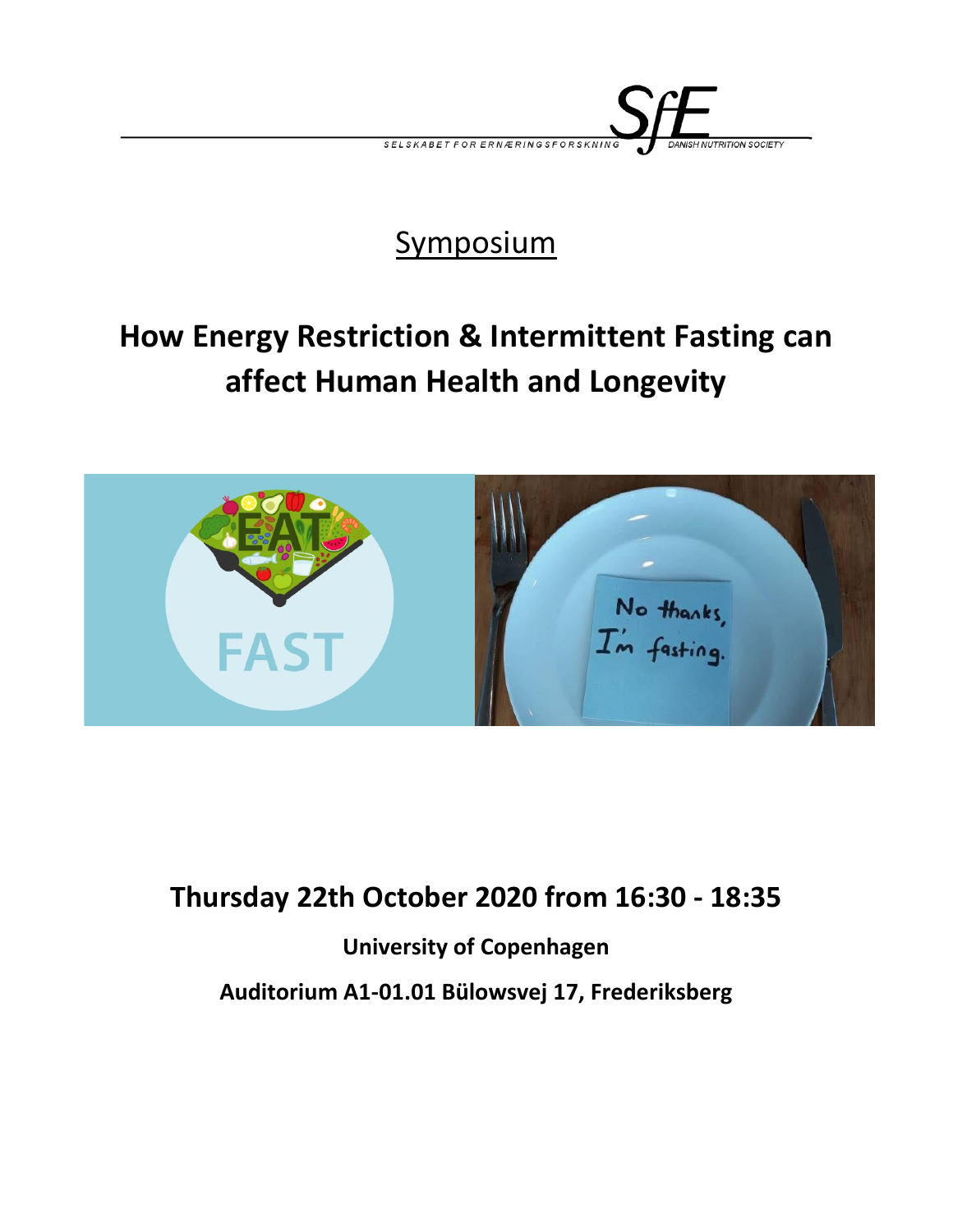SELSKABET FOR ERNÆRINGSFORSKN .<br>UTRITION SOCIETY

| Program         |                                                                    |
|-----------------|--------------------------------------------------------------------|
| $16:30 - 16:35$ | Welcome                                                            |
|                 | Simon R. Schacht, University of Copenhagen, SfE                    |
| $16.35 - 16:55$ | <b>Effects of Weight Loss in People with and without Obesity</b>   |
|                 | Faidon Magkos, Associate Professor, Obesity Research Section,      |
|                 | Institute of Nutrition, Exercise and Sports (NEXS), University of  |
|                 | Copenhagen                                                         |
| $16:55 - 17:05$ | (Q&A)                                                              |
| $17.05 - 17:35$ | <b>Calorie Restriction and Longevity</b>                           |
|                 | Eric Ravussin, Boyd Professor, Pennington Biomedical Research      |
|                 | Center (LSU)                                                       |
| 17:35 - 17:45   | (Q&A)                                                              |
| 17.45 - 18:15   | <b>Impact of Intermittent Fasting on Health, Aging and Disease</b> |
|                 | Mark Mattson, Professor, National Institute on Aging, John Hopkins |
|                 | University School of Medicine                                      |
| $18:15 - 18:25$ | (Q&A)                                                              |
|                 |                                                                    |
| 18:25 - 18:35   | <b>Closing remarks</b>                                             |
|                 | Camilla T. Damsgaard, University of Copenhagen, President, SfE     |

Participation is free of charge, and all are welcome. It is important that you register, please sign up via: <http://www.sfe.dk/kommende-moeder> no later than **15th of October 2020.**

Please note that we follow the current governmental guidelines in regard to Covid-19. The event will therefore be limited to a max. of 50 participants. The seat will be allocated on a firstcome, first-served basis.

In case we have to cancel the physical meeting due to Covid-19, we will host a virtual meeting via Zoom.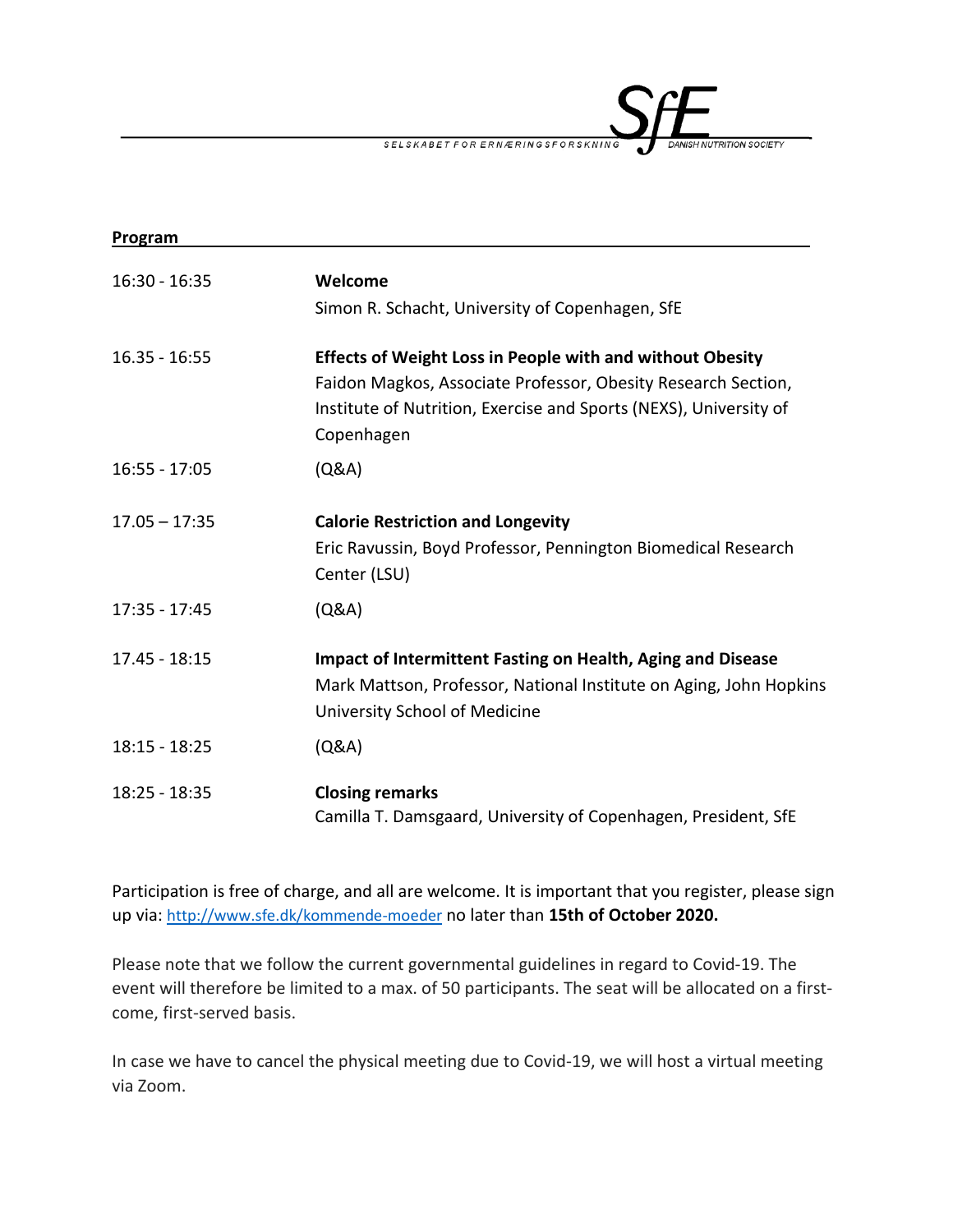**Abstracts**

#### **Effects of Weight Loss in People with and without Obesity**

#### *Faidon Magkos*

Weight loss in patients with overweight and obesity has many beneficial effects on both body composition and metabolism. However, the relationship between the amount of weight loss and the magnitude of the effect varies. Data in non-obese people are scarce, but few studies indicate that mild weight loss in lean individuals decreases body fat and reduces ectopic fat deposition. Dr. Magkos will here discuss how energy reduction in these individuals seem to improve metabolic function, in a largely similar manner to what has been observed in people with obesity.

#### **Calorie Restriction and Longevity**

#### Eric Ravussin

Prolonged calorie restriction has been shown to extend both the median and maximal lifespan in a variety of species spanning from worms to monkeys. The biological mechanisms mediating the lifespan extension are not fully elucidated, but possibly involve alterations in energy metabolism, oxidative damage, insulin sensitivity, inflammation, and functional changes in both the neuroendocrine and sympathetic nervous systems. Dr. Ravussin will review the data on the impact of caloric restriction on biomarkers of aging and lifespan in rodents and his own data in humans. He will also discuss the newly emerging strategies of fasting including alternate-day modified fast and time-restricted feeding to improve metabolic health and potentially physical and cognitive functionality.

#### **Impact of Intermittent Fasting on Health, Aging and Disease**

#### Mark Mattson

Our brains and bodies evolved to function well in environments with intermittent food availability. During fasting, liver glycogen stores are depleted and ketones are produced from adipose- cell-derived fatty acids. This metabolic switch in cellular fuel source is accompanied by cellular and molecular adaptations of organ systems that enhance their functionality and bolster their resistance to stress, injury and disease. Dr. Mattson will present how intermittent metabolic switching, repeating cycles of a metabolic challenge that induces ketosis (fasting and/or exercise) followed by a recovery period (eating, resting and sleeping), may optimize brain and body function and resilience throughout the lifespan, with a focus on the neuronal circuits in the brain.